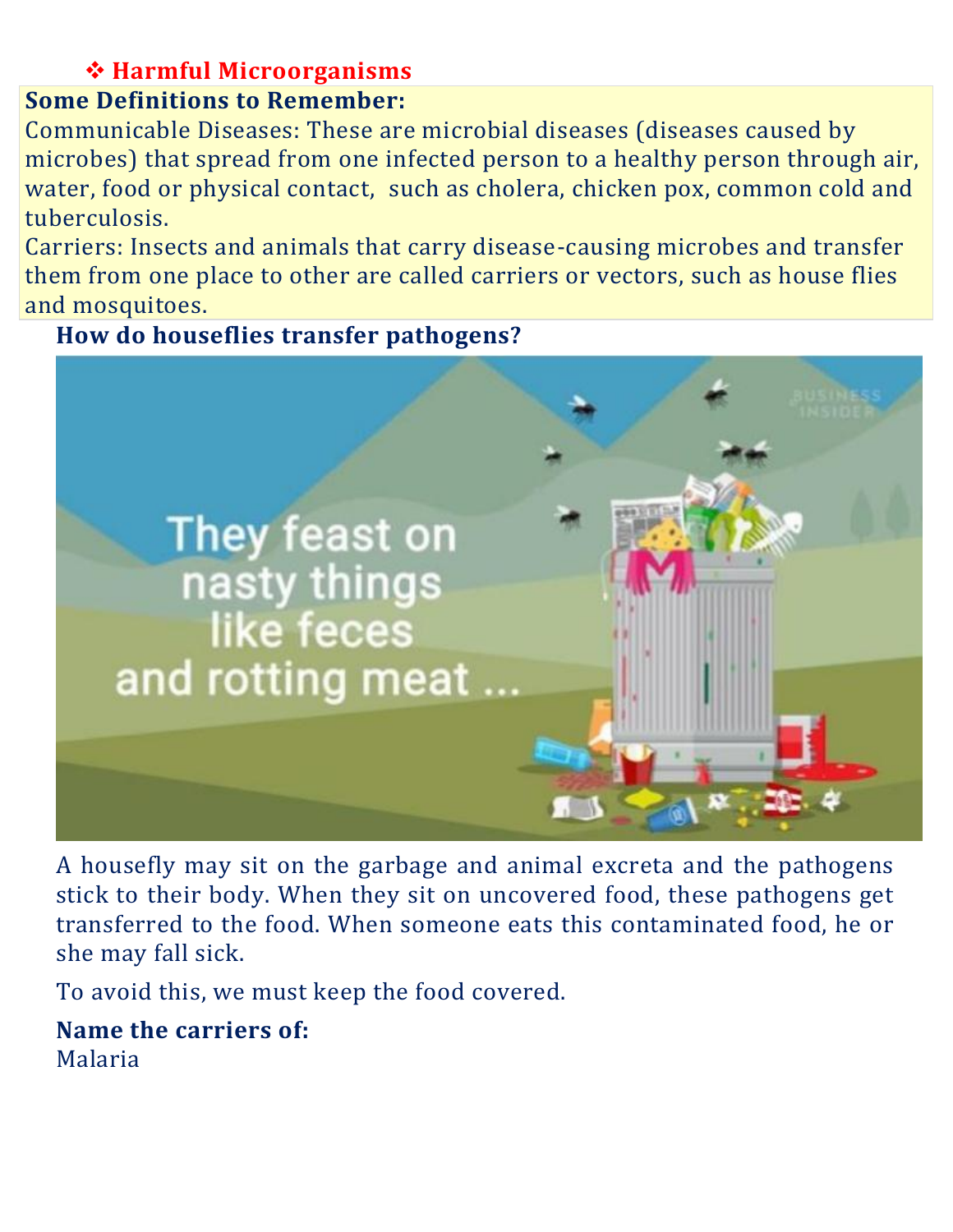

Female Anopheles mosquito (carries the parasite of malaria called *Plasmodium*) **Dengue**



Female Aedes mosquito (carries the dengue virus called Flavivirus)

Common Diseases and their Modes of Transmission



**How to prevent diseases that spread through air or contact?**

To prevent diseases that spread through the air, keep the patient in complete isolation and keep his or her personal belongings away from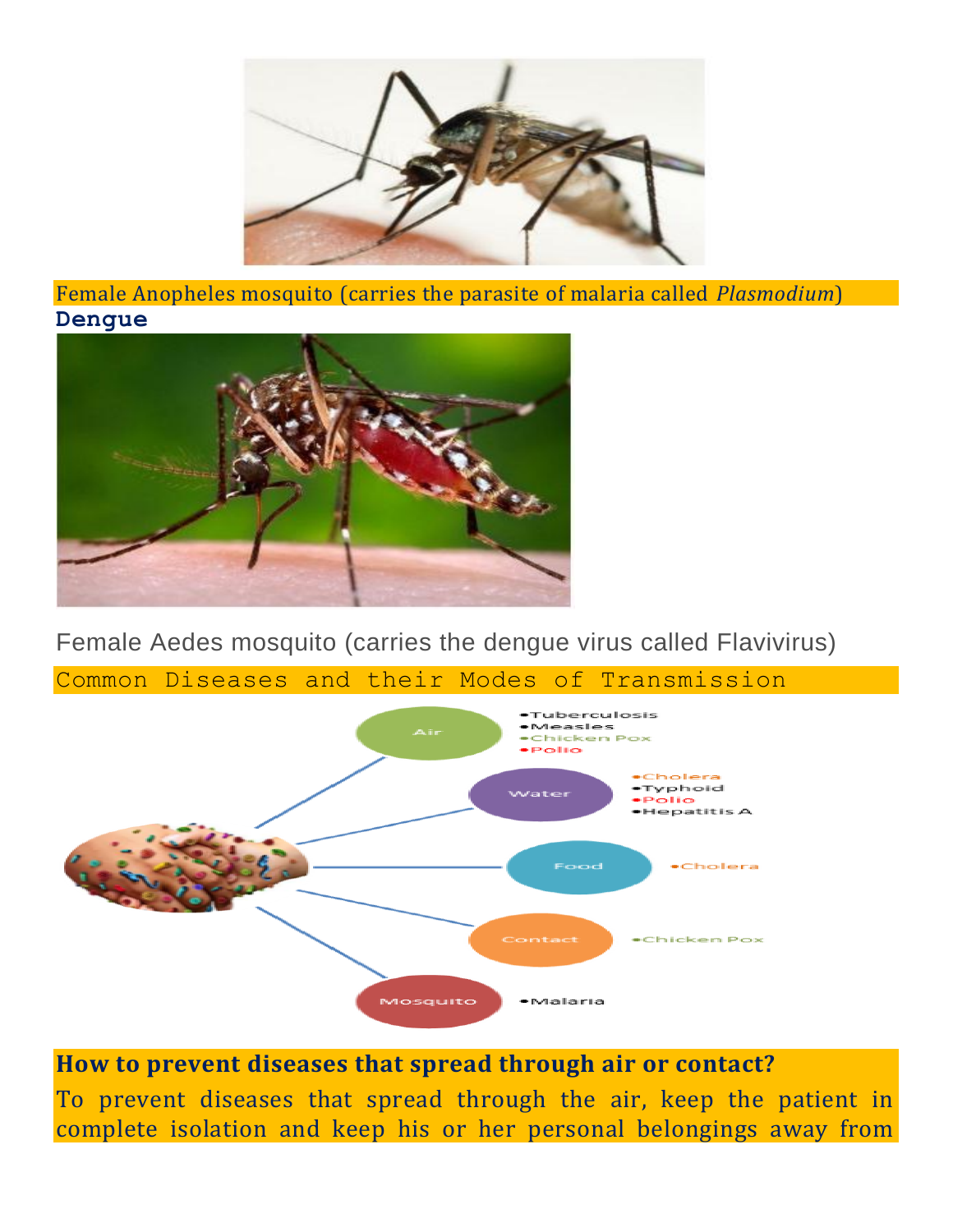others. Vaccination at the suitable age can prevent the onset of tuberculosis, chicken pox, polio, and measles.

## **How to prevent diseases that spread through water or food?**

To prevent the spread of polio, cholera, typhoid and hepatitis A, vaccination is effective. One should also maintain personal hygiene and good sanitary habits and drink boiled drinking water.

One should also eat properly cooked food to avoid diseases like cholera.

## **How to prevent diseases that spread through mosquitoes?**

We can stop the spreading of diseases caused by mosquitoes (such as malaria and dengue) by not allowing the mosquitoes to breed. We should keep our surroundings clean and dry, and not let water collect anywhere in coolers, tyres, and flower pots etc.

We should also spray insecticides and use mosquito repellents and mosquito nets to protect ourselves from mosquito bites.

**Common Diseases and the Microorganisms that cause them**



**Diseases Caused by Microorganisms in Animals Anthrax:** A dangerous disease that affects human and cattle is caused by a bacterium called *Bacillus Anthracis.*